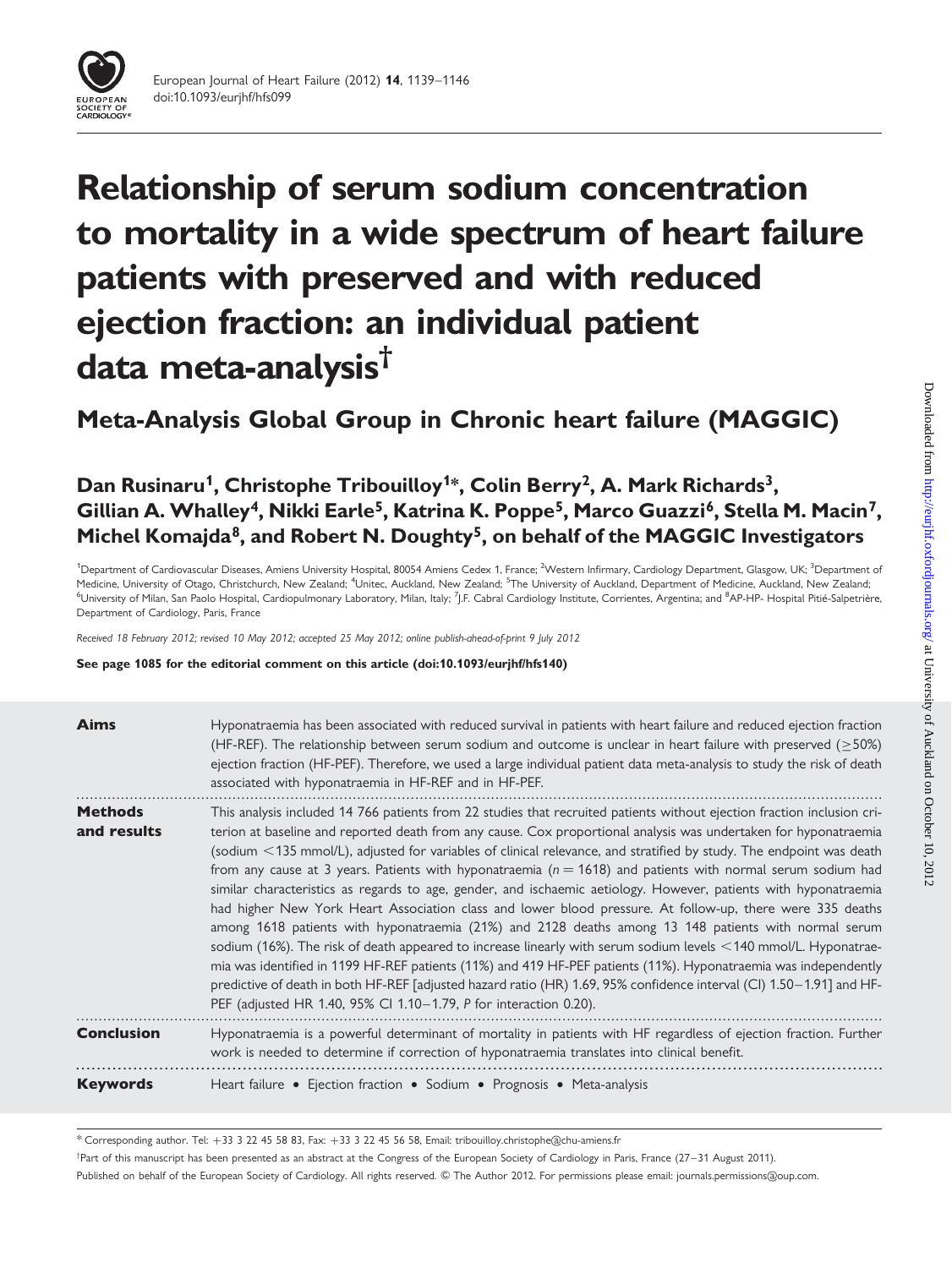## Introduction

Hyponatraemia (usually defined as a serum sodium concentration <[1](#page-7-0)35 mmol/L)<sup>1</sup> is observed in  $\sim$  20% of patients admitted to hospital for heart failure (HF). $2-4$  $2-4$  $2-4$  Studies conducted in various patient populations of chronic and acutely decompensated HF have shown an association between low serum sodium concentration and poor prognosis. $2-7$  $2-7$  $2-7$  Most of these studies were focused on short-term  $-$  outcomes. $2-4$  $2-4$  $2-4$  Risk models developed in different HF cohorts of outpatients<sup>[8](#page-7-0),[9](#page-7-0)</sup> and hospitalized patients<sup>10-[12](#page-7-0)</sup> have suggested that hyponatraemia is one of the most powerful predictors of mortality in HF. Few studies that investigated the relationship between serum sodium concentration and outcome have included patients with heart failure and preserved ejection fraction (HF-PEF).<sup>[2,9](#page-7-0),[12](#page-7-0)-[14](#page-7-0)</sup> It is now clear that HF-PEF accounts for a substantial proportion of cases of HF<sup>[15](#page-7-0),[16](#page-7-0)</sup> and has distinct features compared with heart failure with reduced ejection fraction (HF-REF).<sup>[16](#page-7-0)</sup> The prognostic role of hyponatraemia has not been well investigated in HF-PEF. Despite an increasing awareness of the prognostic role of hyponatraemia in HF, treatment strategies remain elusive and, in recent clinical trials, vasopressin receptor antagonists did not reduce mortality.<sup>[17](#page-7-0),[18](#page-7-0)</sup>

To overcome the limitations of the previous studies, we combined in the present meta-analysis individual patient data from a large number of studies [observational studies and randomized clinical trials (RCTs)] with long follow-up and a large number of clinical events. Our primary hypothesis was that hyponatraemia is independently predictive of outcome in both HF-REF and HF-PEF.

## **Methods**

The design of the Meta-Analysis Global Group in Chronic heart failure (MAGGIC) meta-analysis was described previously.<sup>[16](#page-7-0)</sup> We undertook a comprehensive literature-based meta-analysis of observational studies and RCTs published to the end of 2008. In brief, we searched online databases including Embase, Medline, Medline In-progress, and PubMed using the key words: prognosis, outcome, heart failure, left ventricle, and preserved. We also searched reference lists of articles obtained during the search and conference abstracts, and made personal contact with the investigators and authors. Abstracts, unpublished studies, and articles published in languages other than English were not excluded. Eligible studies were those that included patients with HF without left ventricular ejection fraction (LVEF) entry criterion and reported death from any cause. We identified 56 potentially suitable studies, the principal investigators of which were invited to participate in the meta-analysis. Investigators (see Appendix) from 30 studies (two pharmacotherapy RCTs, four management intervention RCTs, and 24 observational studies) provided individual patient data on a predefined set of variables including demographics, medical history, medical treatment, symptom status, clinical variables, laboratory variables, and outcome (all-cause mortality and duration of follow-up). Data from the individual studies were re-coded at the Coordinating Centre at the University of Auckland into a uniform format, checked, and finally incorporated into one database. The data set included patients who were seen for a baseline assessment either at an outpatient visit or at the time of a hospital admission. However, for those studies that recruited patients during an admission, we have excluded those patients who died during the index admission.

The present analysis included 22 studies that provided serum sodium concentration (14 766 patients). Preserved LVEF was pre-specified as LVEF  $>$  50%.<sup>[16](#page-7-0)</sup> Serum sodium was available from the baseline assessment in each of these studies, either at an outpatient visit or at discharge from hospital. Hyponatraemia was defined as a serum sodium concentration  $<$  135 mmol/L.<sup>1</sup>

Individual studies were approved by Ethics Committees. The meta-analysis complies with the Declaration of Helsinki and was approved by The University of Auckland Human Subjects Ethics Committee. The corresponding author had final responsibility for the decision to submit the manuscript. All authors have read and agreed to the manuscript as written.

#### Statistical analysis

The baseline continuous variables were compared by the use of the Student's t-test. The  $\chi^2$  test of proportions was used for categorical variables. For all analyses, the outcome was the rate of death from any cause at 3 years from hospital discharge or after the baseline study visit. Survival analyses used Cox proportional hazard models with serum sodium as a continuous and categorical variable (<135 mmol/L and  $\geq$  135mmol/L). Cox models were stratified by study and adjusted for age, gender, ejection fraction group, hypertension, diabetes, atrial fibrillation, and ischaemic aetiology. These variables chosen for the model were selected for clinical relevance and each was available in  $>$  90% of the patients in the data set. Estimated glomerular filtration rate (eGFR) was available in fewer patients. However, due to its importance in relation to the outcome, the multivariable models were re-run after incorporation of this variable into the above model. The correlation between the scaled Schoenfeld residuals and the length of follow-up showed that there was no violation of the proportional hazards assumption for all analyses. Mortality curves were derived from adjusted models.

The relationship between serum sodium concentration and the risk of death from any cause at 3 years was also explored using spline fits. For the purpose of deriving informative risk estimates, sodium levels  $\leq$ 130 mmol/L or > 146 mmol/L were pooled (due to relatively small subject numbers outside these values). Cox proportional hazards models were constructed for the risk of death from any cause with a sodium concentration of 135 mmol/L as referent. Models were adjusted for age, gender, hypertension, ischaemic aetiology, atrial fibrillation, and diabetes, and stratified by study. The Transreg procedure of SAS (v9.2) was used to fit spline piecewise polynomials using the b-spline algorithm. Models were empirically chosen from inspection of the plots firstly with knots at 137, 140, and 142 mmol/L (quartiles of the sodium concentration distribution), secondly with a knot at 140 mmol/L, and, finally, with a knot at 135 mmol/L. Confidence intervals (CIs) and prediction intervals were inspected for the plots and the residuals considered. Parsimony and goodness of fit formed the basis of model choice, and models were checked for convergence. Analyses were performed using R version 2.9.0 and SAS version 9.2.

## **Results**

#### Baseline characteristics

Data on serum sodium concentration were available for 14 766 patients from 22 studies. Patients included in the MAGGIC meta-analysis had a wide distribution of serum sodium levels (Figure [1](#page-2-0)). Median LVEF was 36% [interquartile range (IQR) 26– 48]. Eleven per cent of patients had serum sodium <135 mmol/L. The baseline characteristics of patients according to the presence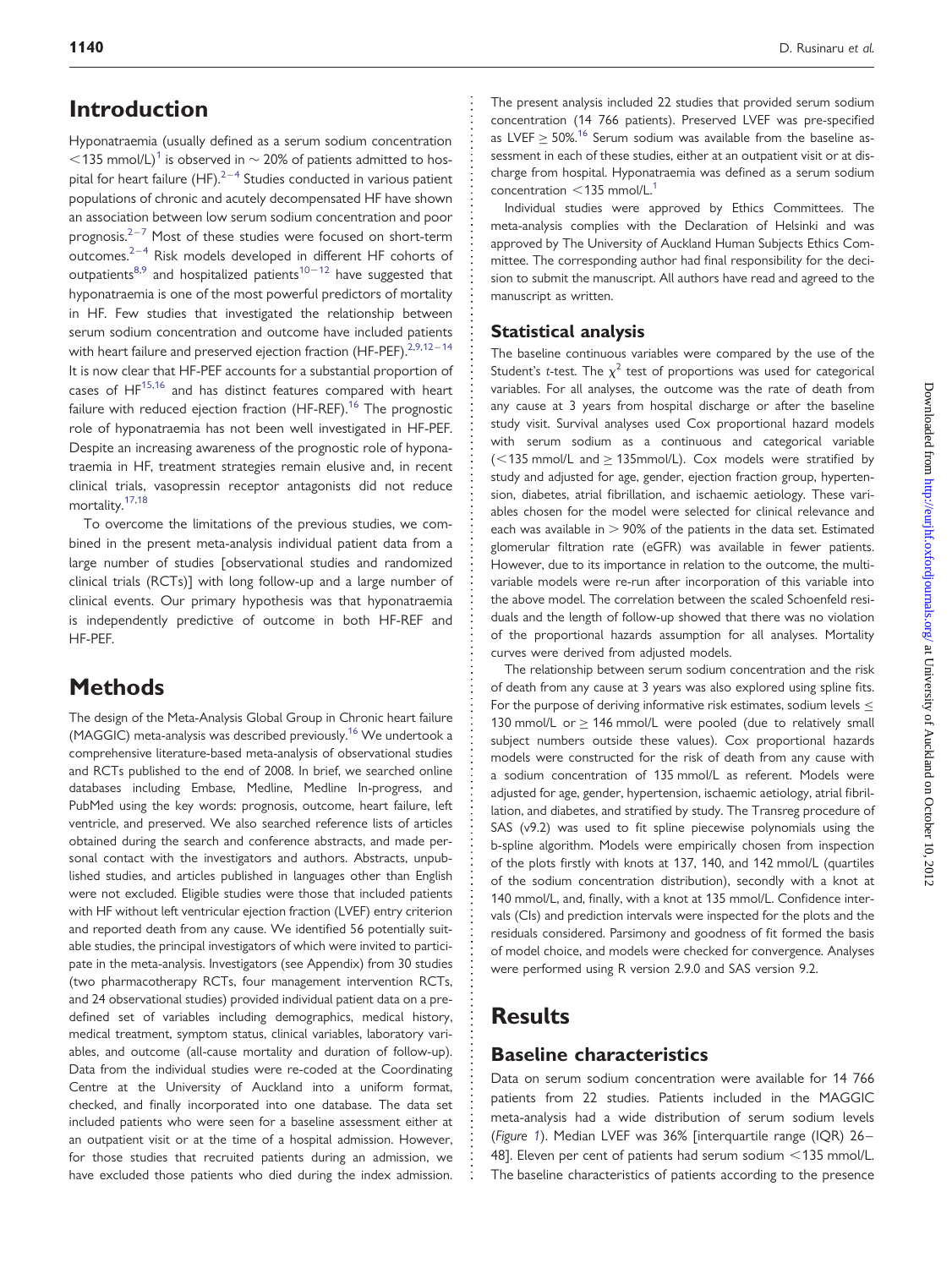<span id="page-2-0"></span>

Figure I Distribution of serum sodium concentration in patients with heart failure and reduced ejection fraction (HF-REF) and in patients with heart failure and preserved ejection fraction (HF-PEF).

or absence of hyponatraemia (defined as serum sodium concentration  $\langle 135 \text{ mmol/L} \rangle$  $\langle 135 \text{ mmol/L} \rangle$  $\langle 135 \text{ mmol/L} \rangle$  are described in Table 1. Patients with hyponatraemia ( $n = 1618$ ) were older, more frequently had diabetes mellitus and atrial fibrillation, and had worse clinical status [greater New York Heart Association (NYHA) class, lower systolic and diastolic blood pressure, and higher heart rate] than patients without hyponatraemia ( $n = 13$  $n = 13$  $n = 13$  148) (Table 1). Mean LVEF was similar in both groups. As regards to medical therapy, patients with hyponatraemia were more often treated with diuretics, whereas angiotensin-convering enzyme inhibitors/angiotensin receptor blockers and beta-blockers were prescribed more frequently in patients with normal sodium levels (Table [1](#page-3-0)). Information on prior revascularization was found in the overall cohort in 10 964 patients (74%). Of these, 269 (21%) patients with hyponatraemia had been previously revascularized and 2057 (21%) patients without hyponatraemia had been revascularized

Table [2](#page-4-0) describes the baseline characteristics of patients with low serum sodium compared with patients without hyponatraemia, separately for the HF-PEF and HF-REF groups. HF-PEF patients with hyponatraemia were older, had a more severe clinical profile, and less angiotensin-convering enzyme inhibitor/angiotensin receptor blocker and beta-blocker therapy compared with HF-PEF patients with normal sodium levels (Table [2](#page-4-0)). HF-REF patients with low serum sodium concentration more often had diabetes and previous atrial fibrillation, lower LVEF, more severe

clinical forms of HF, and lower prescribed rates of evidence-based HF drugs compared with HF-REF patients without hyponatraemia (Table [2](#page-4-0)). The proportion of patients with hyponatraemia in the two groups (HF-PEF and HF-REF) was identical: 11%.

#### **Outcome**

At follow-up, there were 335 deaths among 1618 patients (21%) with hyponatraemia and 2128 deaths among 13 148 patients (16%) without hyponatraemia. Median follow-up was 365 days (IQR 91 –1096) in the overall cohort, 198 days (IQR 86– 1096) in the HF-PEF group, and 365 days (IQR 94-1096) in the HF-REF group.

When serum sodium concentration was analysed as a continuous variable in the overall cohort, we found a linear increase in the risk of all-cause mortality at 3 years at concentrations  $<$  140 mmol/L, and a plateau at concentrations  $\geq$  140 mmol/L (Figure [2](#page-5-0)).

In a Cox proportional hazard model adjusted for age and gender (Table [3](#page-5-0)), patients with hyponatraemia were at higher risk of death than patients with normal serum sodium [adjusted hazard ratio  $(HR)$  1.64, 95% CI 1.48 – 1.81], and this relationship was observed for patients with HF-REF (adjusted HR 1.72, 95% CI 1.53–1.93), and for patients with HF-PEF (adjusted HR 1.36, 95% CI 1.08– 1.72). There was no interaction between LVEF and outcome prediction of hyponatraemia (P for interaction 0.20). After adjustment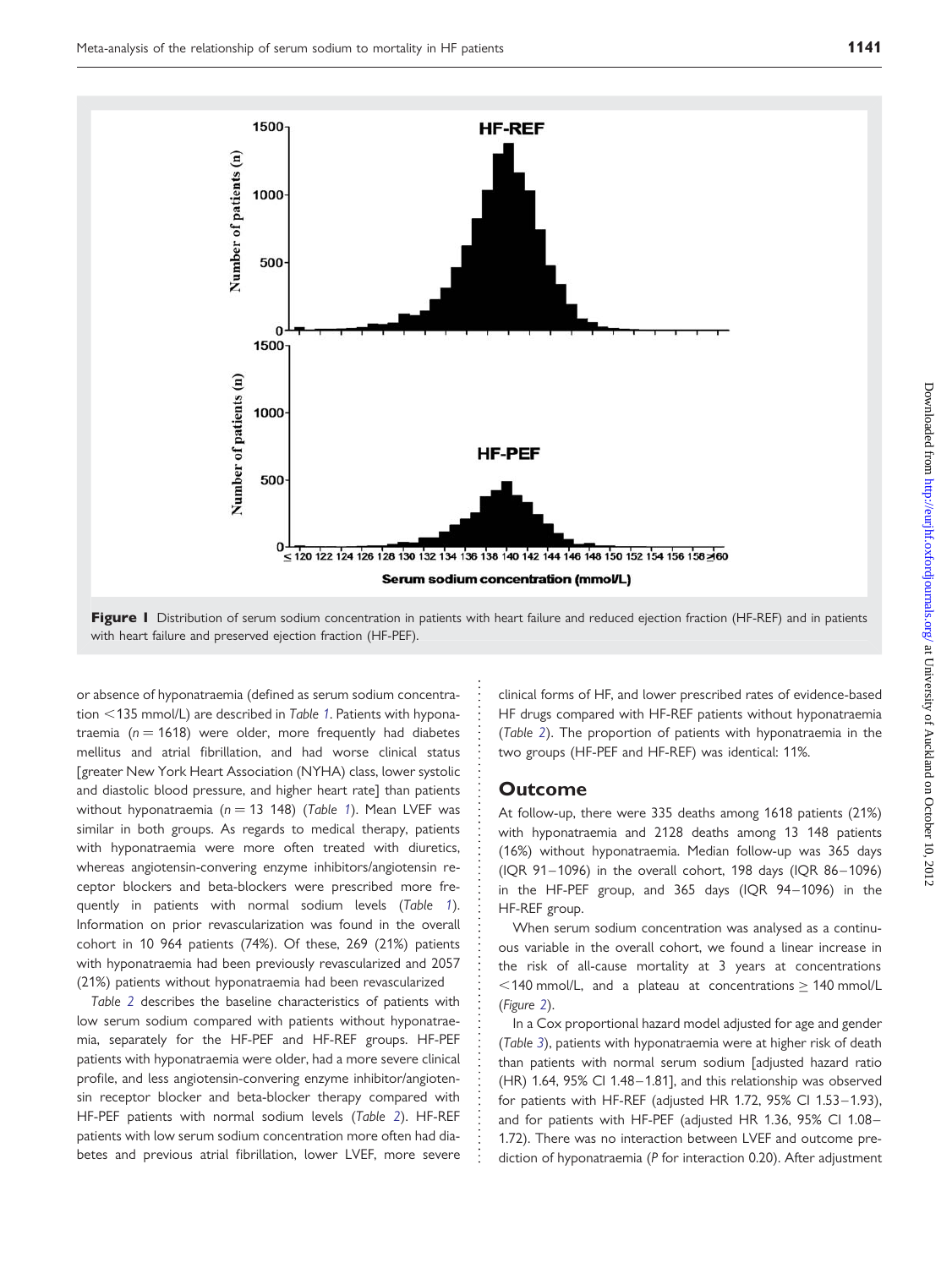|                                   | Hyponatraemia |             | P-value  |
|-----------------------------------|---------------|-------------|----------|
|                                   | No            | Yes         |          |
|                                   |               |             |          |
| $n(22$ studies)                   | 13 148        | 1618        |          |
| Age, years (SD)                   | 68 (12)       | 69 (13)     | 0.0073   |
| Women, %                          | 35<br>37      |             | 0.078    |
| Medical history                   |               |             |          |
| Hypertension, %                   | 45            | 45          | 0.93     |
| Myocardial infarction, %          | 40            | 37          | 0.0056   |
| Atrial fibrillation, %            | 21            | 25          | 0.0004   |
| Diabetes mellitus, %              | 23            | 30          | < 0.0001 |
| Ischaemic aetiology, %            | 56            | 55          | 0.22     |
| Medication                        |               |             |          |
| ACE inhibitor or ARB, %           | 83            | 77          | < 0.0001 |
| Beta-blocker, %                   | 37            | 31          | < 0.0001 |
| Loop diuretic, %                  | 81            | 84          | 0.0002   |
| Spironolactone, %                 | 20            | 33          | < 0.0001 |
| Digoxin, %                        | 39            | 40          | 0.25     |
| Clinical status                   |               |             |          |
| NYHA class<br>$(1/11/111/1V)$ , % | 16/45/30/9    | 16/34/34/16 | < 0.0001 |
| Heart rate, b.p.m. (SD)           | 80 (20)       | 84 (21)     | < 0.0001 |
| SBP, mmHg (SD)                    | 134 (26)      | 127(27)     | < 0.0001 |
| DBP, mmHg (SD)                    | 78 (15)       | 75 (14)     | < 0.0001 |
| LVEF, %, median (IQR)             | $36(27-49)$   | $35(25-49)$ | 0.042    |

<span id="page-3-0"></span>Table 1 Baseline characteristics of patients according to the presence or absence of hyponatraemia

ACE, angiotensin-converting enzyme; ARB, angiotensin receptor blocker; DBP, diastolic blood pressure; IQR, interquartile range; LVEF, left ventricular ejection fraction; NYHA, New York Heart Association; SBP, systolic blood pressure; SD, standard deviation.

for age, gender, ejection fraction group, atrial fibrillation, hypertension, ischaemic aetiology, and diabetes, and stratification by study (Table [3](#page-5-0)), hyponatraemia remained a strong independent predictor of mortality (adjusted HR 1.64, 95% CI 1.47–1.82 for the whole group; adjusted HR 1.69, 95% CI 1.50–1.91 for HF-REF; and adjusted HR 1.40, 95% CI 1.10–1.79 for HF-PEF). Mortality for patients with HF-REF and for patients with HF-PEF according to the presence or absence of hyponatraemia is displayed in Figure [3](#page-5-0).

Further adjustment for eGFR (11 954 patients with available eGFR: 8966 with HF-REF and 2988 with HF-PEF) did not influence the relationship between low serum sodium and mortality (Table [3](#page-5-0)). Hyponatraemia remained independently predictive of death from any cause in the overall cohort (adjusted HR 1.60, 95% CI 1.43-1.78), in patients with HF-REF (adjusted HR 1.64, 95% CI 1.45-1.86), and in patients with HF-PEF (adjusted HR 1.35, 95% CI 1.06– 1.72).

Analysis of the risk of death from any cause by LVEF category (Figure [4](#page-5-0)) showed increased risk of death associated with hyponatraemia for moderately reduced LVEF as well as for severely reduced LVEF.

## **Discussion**

This study resulting from a large individual patient data meta-analysis demonstrates that serum sodium concentration has a strong influence on long-term outcome in a wide spectrum of HF patients with reduced and with preserved LVEF. Patients with hyponatraemia generally have more severe clinical forms of HF and are less often treated with angiotensin-converting enzyme inhibitors/angiotensin receptor blockers and beta-blockers. The risk of all-cause death associated with hyponatraemia (defined as a serum sodium concentration  $<$ 135 mmol/L) is substantial. Moreover, the excess long-term mortality associated with hyponatraemia is observed even after adjusting for other major prognostic variables and is independent of LVEF. Finally, the shape of the relationship between serum sodium concentration and risk of death suggests that mortality may increase within the 'standard' reference limits of 135 – 140 mmol/L compared with levels  $\geq$  140 mmol/L.

Hyponatraemia is observed in 18-30% of patients admitted to hospital for  $HF^{2-4,19,20}$  $HF^{2-4,19,20}$  $HF^{2-4,19,20}$  $HF^{2-4,19,20}$  $HF^{2-4,19,20}$  $HF^{2-4,19,20}$  $HF^{2-4,19,20}$  The prevalence seems to be lower in outpatients with chronic  $HF^{21}$  $HF^{21}$  $HF^{21}$  The current data from the MAGGIC meta-analysis show lower prevalence of hyponatraemia, as compared with previous studies conducted in acute HF. This lower prevalence of hyponatraemia in our analysis might be due to the fact that all patients in the MAGGIC cohort were out of hospital at the time of the baseline data (for the studies that recruited patients during an admission we have excluded patients who died during the index admission). According to our results, the prevalence of hyponatraemia is identical in patients with HF-REF and in patients with HF-PEF. In both groups (HF-REF and HF-PEF), hyponatraemia is associated with more severe clinical features and less intensive medical therapy. Patients with HF-PEF and hyponatraemia are older, whereas patients with HF-REF and low serum sodium are more often diabetics with previous atrial fibrillation.

In HF, hyponatraemia results from a non-osmotically mediated increase in arginine vasopressin (AVP) levels in response to arterial underfilling.<sup>[22](#page-7-0)</sup> Stimulation of  $V_{1a}$  receptors of the vascular bed results in increased vascular resistance, while stimulation of the  $V_2$  receptors in the collecting ducts of the nephron leads to increased water reabsorbtion and dilutional hyponatraemia.<sup>[23](#page-7-0)</sup> While in normal physiological states, changes in plasma osmolarity precede changes in volume in controlling AVP release, this mechanism does not hold in  $HF^{24}$  $HF^{24}$  $HF^{24}$  Non-osmotic release of AVP by HF-mediated activation of the sympathetic nervous system and the renin –angiotensin –aldosterone system leads to persistent renal water reabsorbtion despite a low plasma osmolarity. It is still unclear whether low serum sodium is merely a marker of a more advanced underlying disease or if there is a direct association between the sodium abnormality and reduced survival.

Hyponatraemia has been demonstrated to be an important predictor of outcome in outpatients with  $HF^{8,9,21}$  $HF^{8,9,21}$  $HF^{8,9,21}$  $HF^{8,9,21}$  $HF^{8,9,21}$  $HF^{8,9,21}$  $HF^{8,9,21}$  and in patients admitted to hospital for acute  $HF^{2-4,6,10-14}$  $HF^{2-4,6,10-14}$  $HF^{2-4,6,10-14}$  $HF^{2-4,6,10-14}$  $HF^{2-4,6,10-14}$  $HF^{2-4,6,10-14}$  $HF^{2-4,6,10-14}$  Secondary analyses of RCTs have linked hyponatraemia to greater in-hospital mortality and a higher short-term death/rehospitalization rate. $3,4,25$  In the Organized Program to Initiate Lifesaving Treatment in Hospitalized Patients with Heart Failure (OPTIMIZE-HF) registry, $^2$  patients with low serum sodium concentration hospitalized for acute HF had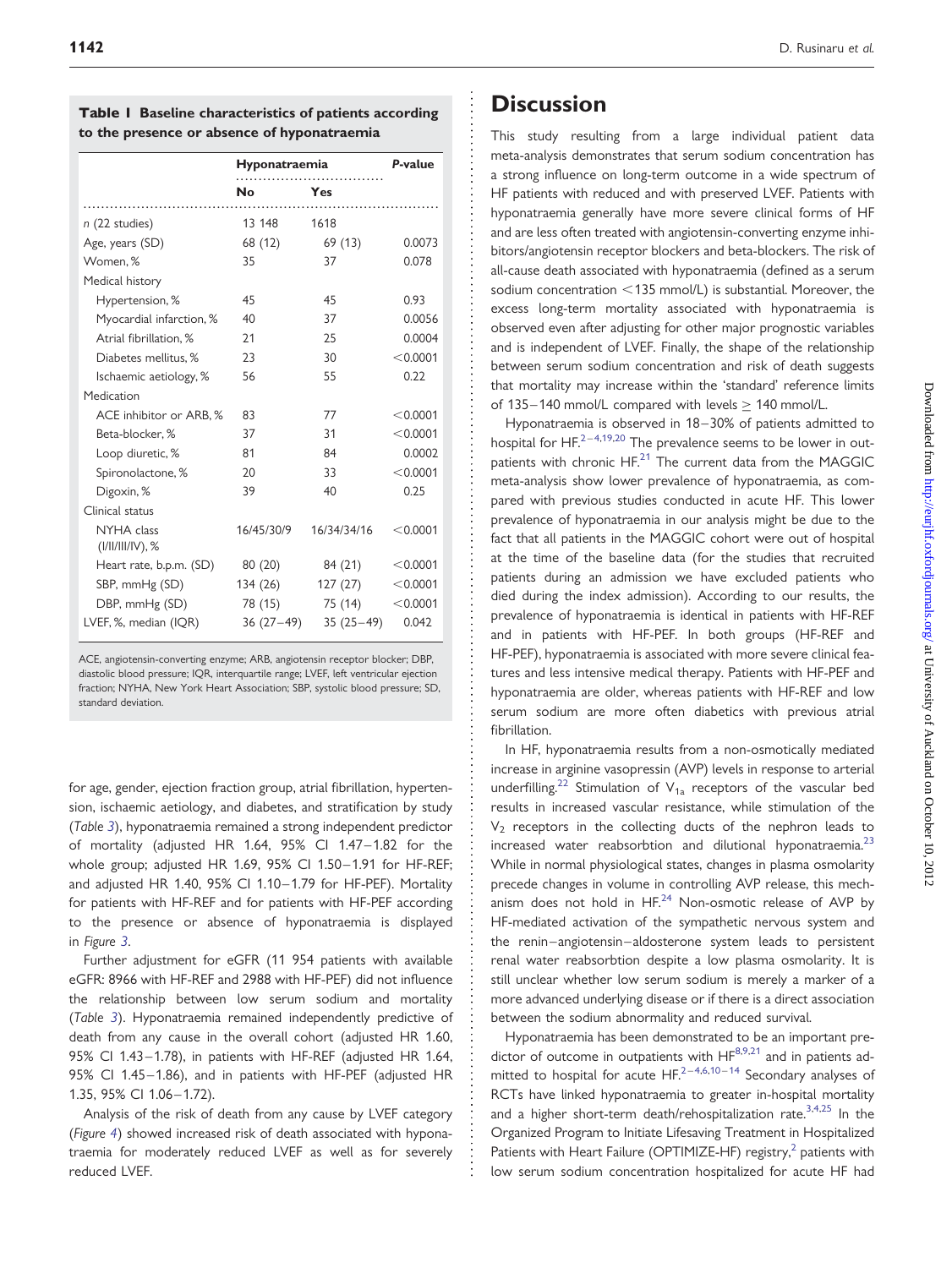|                             | <b>HF-PEF</b> $(n = 3737)$ |             |          | HF-REF $(n = 11 029)$ |             |          |
|-----------------------------|----------------------------|-------------|----------|-----------------------|-------------|----------|
|                             | Hyponatraemia              |             | P-value  | Hyponatraemia         |             | P-value  |
|                             | <b>No</b>                  | <b>Yes</b>  |          | No                    | Yes         |          |
| N (22 studies)              | 3318 (89%)                 | 419 (11%)   |          | 9830 (89%)            | 1199 (11%)  |          |
| Age, years (SD)             | 70 (12)                    | 73 (12)     | < 0.0001 | 67(12)                | 67(13)      | 0.47     |
| Women, %                    | 53                         | 57          | 0.11     | 29                    | 30          | 0.35     |
| Medical history             |                            |             |          |                       |             |          |
| Hypertension, %             | 60                         | 61          | 0.58     | 42                    | 40          | 0.75     |
| Myocardial infarction, %    | 25                         | 22          | 0.097    | 45                    | 42          | 0.029    |
| Atrial fibrillation, %      | 24                         | 25          | 0.62     | 20                    | 25          | < 0.0001 |
| Diabetes mellitus, %        | 25                         | 29          | 0.092    | 22                    | 30          | < 0.0001 |
| Ischaemic aetiology, %      | 49                         | 44          | 0.053    | 59                    | 58          | 0.8      |
| Medication                  |                            |             |          |                       |             |          |
| ACE inhibitor or ARB, %     | 68                         | 60          | < 0.0001 | 88                    | 82          | 0.0002   |
| Beta-blocker, %             | 37                         | 30          | 0.0072   | 37                    | 32          | 0.0006   |
| Loop diuretic, %            | 79                         | 82          | 0.095    | 81                    | 85          | 0.0007   |
| Spironolactone, %           | 15                         | 24          | < 0.0001 | 22                    | 37          | < 0.0001 |
| Digoxin, %                  | 28                         | 26          | 0.45     | 43                    | 45          | 0.067    |
| Clinical status             |                            |             |          |                       |             |          |
| NYHA class (I/II/III/IV), % | 25/45/23/7                 | 25/35/23/17 | 0.0028   | 13/46/32/9            | 13/34/37/16 | < 0.0001 |
| Heart rate, b.p.m. (SD)     | 79 (21)                    | 84 (20)     | 0.001    | 80 (20)               | 84 (21)     | < 0.0001 |
| SBP, mmHg (SD)              | 143 (28)                   | 140 (29)    | 0.12     | 130(25)               | 122(25)     | < 0.0001 |
| DBP, mmHg (SD)              | 80(16)                     | 77 (15)     | 0.0063   | 78 (14)               | 74 (13)     | < 0.0001 |
| LVEF, %, median (IQR)       | $59(54-66)$                | $59(54-65)$ | 0.53     | $32(24-39)$           | $30(23-38)$ | 0.0006   |

<span id="page-4-0"></span>Table 2 Baseline characteristics of patients with HF-PEF and patients with HF-REF according to the presence or absence of hyponatraemia

ACE, angiotensin-converting enzyme; ARB, angiotensin receptor blocker; DBP, diastolic blood pressure; HF-PEF, heart failure with preserved ejection fraction; HF-REF, heart failure with reduced ejection fraction; IQR, interquartile range; LVEF, left ventricular ejection fraction; NYHA, New York Heart Association; SBP, systolic blood pressure; SD, standard deviation.

higher in-hospital and early post-discharge mortality when compared with patients with higher serum sodium levels. The association between serum sodium concentration and in-hospital mortality was independent of left ventricular systolic function.<sup>[2](#page-7-0)</sup> The Enhanced Feedback for Effective Cardiac Treatment (EFFECT) study<sup>[12](#page-7-0)</sup> had longer follow-up and reported a strong association between low sodium levels and 1-year mortality. Serum sodium levels <138 mmol/L were predictive of 3-year mortality in the Seattle Heart Failure Model, but this study did not include patients with HF-PEF.<sup>11</sup> The present analysis of the MAGGIC data set confirms previous findings and demonstrates that in a wide range of patients with reduced and with preserved LVEF, low serum sodium is strongly associated with all-cause mortality over a 3-year follow-up. The powerful prognostic impact of hyponatraemia was still observed after adjustment for other variables of clinical relevance in HF such as age, gender, diabetes, ischaemic heart disease, and renal function.

Serum sodium is a modifiable parameter, and changes in serum sodium concentration seem to influence outcome in patients with HF.<sup>4,26,27</sup> A recent study suggests that patients with decompensated HF who exhibit an increase in serum sodium after hospital discharge have improved survival compared with patients in whom serum sodium remains unchanged or decreases. $27$  It is, however, still unclear what represents a clinically meaningful change (increase or decrease) in serum sodium concentration in HF patients and what is the most appropriate cut-off level of serum sodium that should be used to define hyponatraemia. $2,28$ In the OPTIMIZE-HF registry, a 'U'-shaped relationship was found between serum sodium concentration and in-hospital mortality, with mortality already starting to increase for sodium levels between 135 and 138 mmol/L compared with levels  $>$ 138 mmol/L.<sup>2</sup> A post-hoc analysis from the International Collaborative of NT-proBNP (ICON) showed a similar shape for the association between serum sodium concentration and 1-year mortality in acute HF patients.<sup>13</sup> In contrast to these findings, we observed a linear increase in the risk of 3-year all-cause mortality at values <140 mmol/L, and a plateau at sodium levels  $\ge$ 140 mmol/L. This suggests that in patients with HF, mortality may increase within the standard reference limits of serum sodium  $(135-140 \text{ mmol/L})$  compared with  $\geq 140 \text{ mmol/L}$ . However, we cannot establish an optimal prognostic threshold because prediction intervals were relatively wide. Further therapeutic studies need to take into consideration these issues and target exclusively patients with hyponatraemia.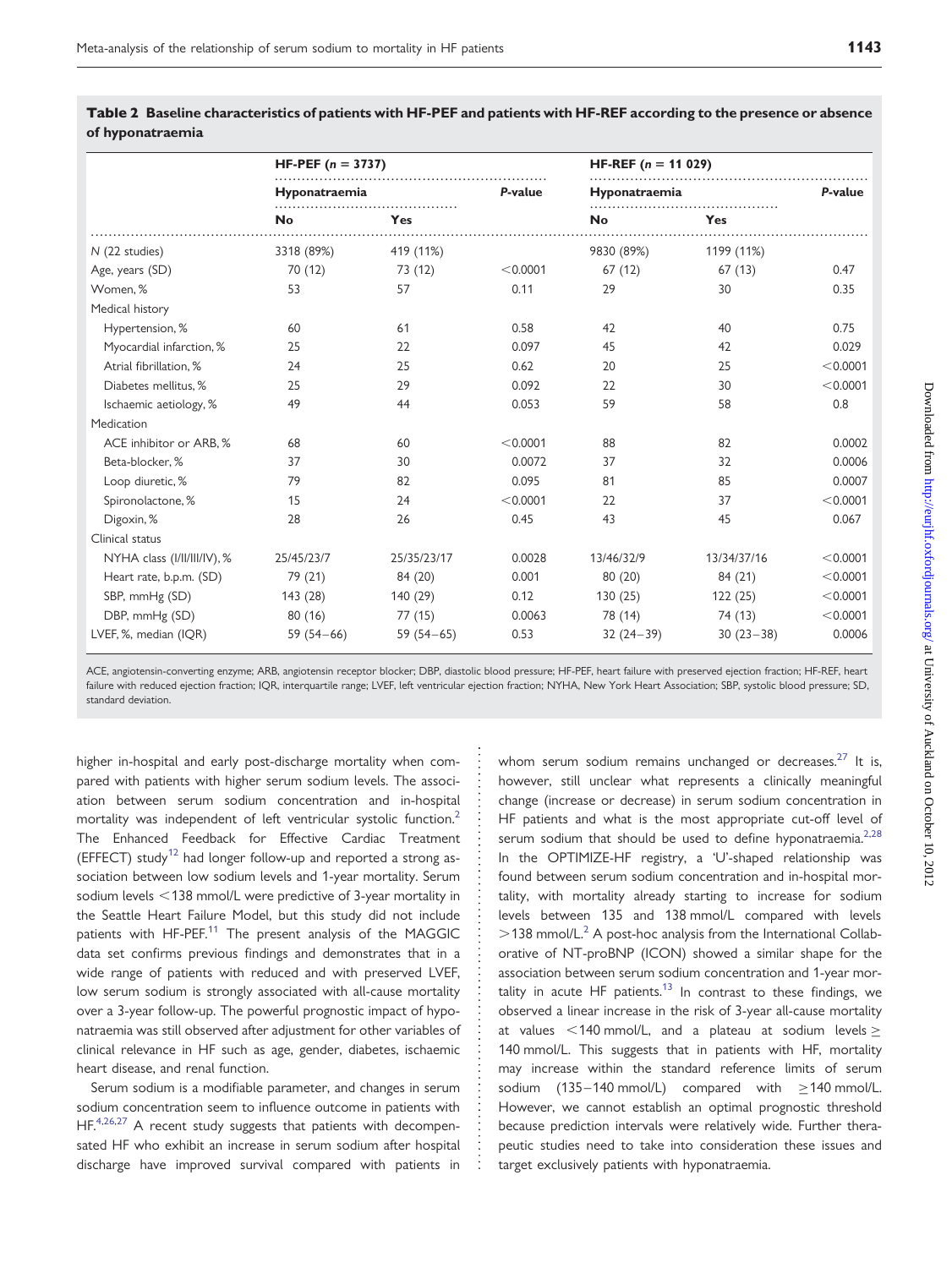<span id="page-5-0"></span>

Figure 2 Association between serum sodium concentration and the risk of death from any cause at 3 years. Hazard ratio (solid line) and 95% confidence intervals are estimated in a Cox proportional hazards model using spline piecewise polynomials with one knot at 135 mmol/L. The model is adjusted for age, gender, ejection fraction group, hypertension, ischaemic aetiology, diabetes mellitus, and atrial fibrillation, and stratified by study.

#### Table 3 Relative risk of all-cause death associated with hyponatraemia (serum sodium concentration <135 mmol/L)

|                              | n      | All-cause death,<br><b>HR (95% CI)</b> |
|------------------------------|--------|----------------------------------------|
|                              |        |                                        |
| Overall                      |        |                                        |
| Model 1                      | 14 766 | $1.64(1.48-1.81)$                      |
| Model 2 <sup>a</sup>         | 14 766 | $1.64(1.47-1.82)$                      |
| Model $3^a$                  | 11 954 | $1.60(1.43 - 1.78)$                    |
| Heart failure with reduced   |        |                                        |
| ejection fraction            |        |                                        |
| Model 1                      | 11 029 | $1.72(1.53 - 1.93)$                    |
| Model 2                      | 11 029 | $1.69(1.50 - 1.91)$                    |
| Model 3                      | 8803   | $1.64(1.45 - 1.86)$                    |
| Heart failure with preserved |        |                                        |
| ejection fraction            |        |                                        |
| Model 1                      | 3737   | $1.36(1.08 - 1.72)$                    |
| Model 2                      | 3737   | $1.40(1.10 - 1.79)$                    |
| Model 3                      | 2988   | $1.35(1.06 - 1.72)$                    |

Model 1: adjusted for age and gender.

Model 2: adjusted for age, gender, ischaemic aetiology, hypertension, diabetes mellitus, atrial fibrillation, and stratified by study.

Model 3: adjusted for age, gender, ischaemic aetiology, hypertension, diabetes mellitus, atrial fibrillation, estimated glomerular filtration rate, and stratified by study.

CI, confidence interval; HR, hazard ratio.

<sup>a</sup>Models 2 and 3 in the overall cohort were also adjusted for left ventricular ejection fraction ( $<$  50% and  $\geq$  50%).

Given the pathogenic role of AVP activation in HF, the therapeutic targeting of AVP action seems a logical approach. Several AVP antagonists are available and have been tested in clinical



Figure 3 Mortality for patients with HF-REF (heart failure with reduced ejection fraction) and for patients with HF-PEF (heart failure with preserved ejection fraction) according to the presence or absence of hyponatraemia. Adjusted for age, gender, aetiology, hypertension, diabetes, and atrial fibrillation.



Figure 4 Adjusted hazard ratios comparing death from any cause associated with hyponatraemia by groups of left ventricular ejection fraction.

trials. Tolvaptan is a  $V_2$  receptor antagonist approved for the treatment of clinically significant hypervolaemic and euvolaemic hyponatraemia (serum sodium <125 mmol/L) in patients with cirrhosis, HF, or syndrome of inappropriate antidiuretic hormone. The SALT trials showed that tolvaptan increases serum sodium and improves hyponatraemia-related symptoms and quality of life in cases of hypervolaemic or euvolaemic hyponatraemia.<sup>29</sup> Although effective in reducing body weight, increasing urine output, and reducing congestive symptoms, tolvaptan did not reduce all-cause mortality, cardiovascular mortality, and HF hospitalizations in the large Efficacy of Vasopressin Antagonism in Heart Failure Outcome Study With Tolvaptan (EVEREST) trial.<sup>[17](#page-7-0)</sup> Interestingly, patients included in EVEREST had extremely high angiotensin-converting enzyme inhibitor and beta-blocker prescription rates and only 8% had hyponatraemia (serum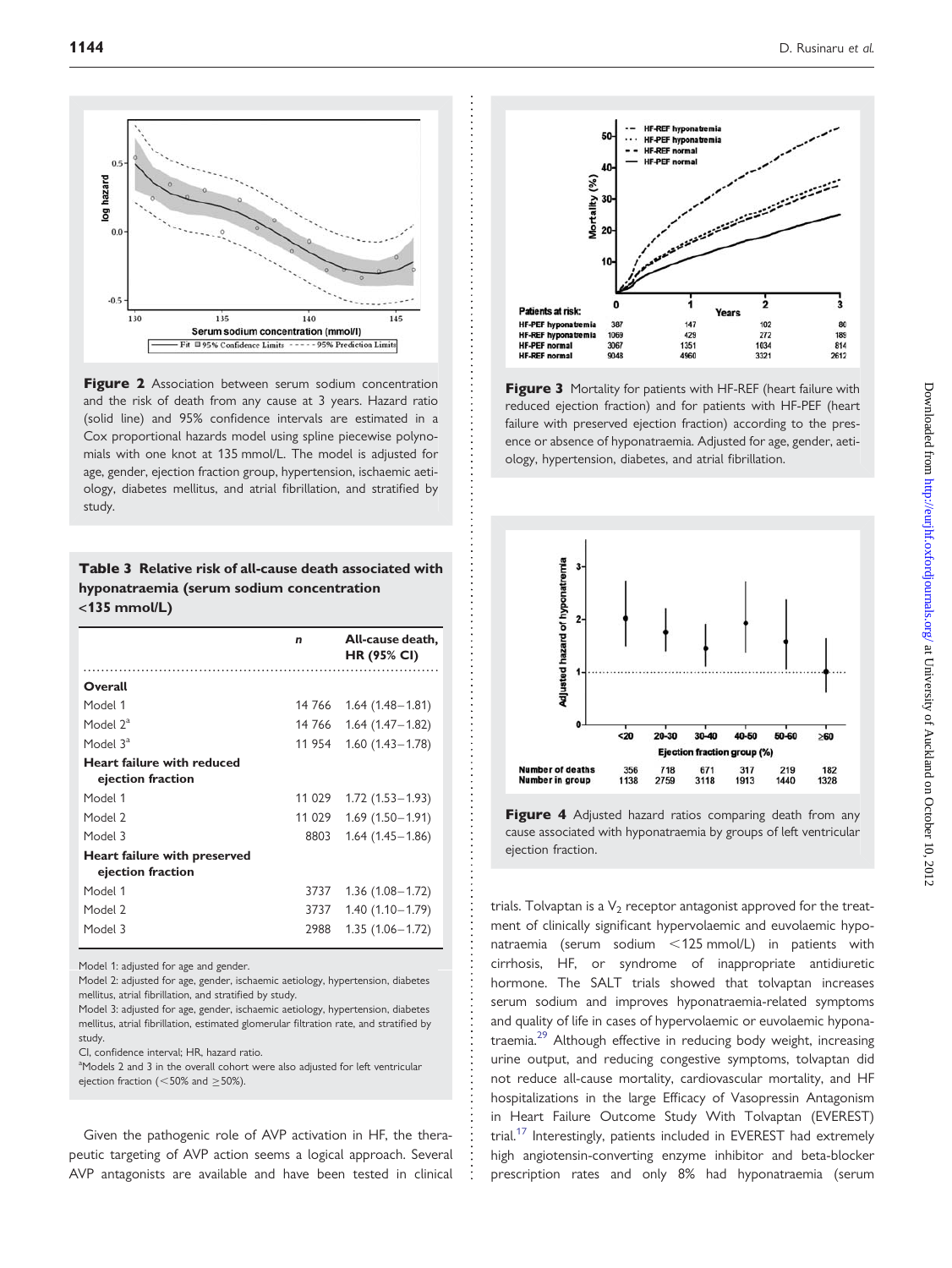sodium <134 mmol/L). Our analysis suggests that the cut-off for the serum sodium level is crucial when looking at mortality in patients with HF-REF and patients with HF-PEF and in designing future trials of AVP antagonists in HF.

#### Limitations

The current study has some limitations. While the MAGGIC meta-analysis has combined the data from a large number of studies and individual patients, our analysis is limited by the underlying limitations of the original individual studies. However, by incorporating data from both randomized trials and observational studies, resulting in a wide range of patients, with long follow-up and a large number of clinical events, the results are likely to be an accurate reflection of patients with HF seen in routine clinical practice. Data on clinical, echocardiographic, and laboratory variables were not universally available in all studies. The MAGGIC meta-analysis has included a large number of studies, and to derive a common data set we were able to collect key covariates. This provides great statistical power for determining the role of major variables in relation to outcome. However, the limitation of such meta-analyses is that data on other variables of potential relevance are not available in sufficient numbers to be included in the multivariable models. This is an inherent limitation but does not preclude using the available data to address important clinical hypotheses. Cause-specific mortality was not available in all studies, and therefore we took into consideration only all-cause mortality. Finally, data were incorporated only from studies that enrolled patients without an LVEF inclusion criterion at baseline. Therefore, studies such as I-PRESERVE and PEP-CHF and the numerous individual studies of patients with HF-REF were not included in this meta-analysis.

## Conclusion

The analysis of this large data set combining individual patients from multiple studies shows that a low serum sodium concentration is a strong determinant of long-term mortality in a wide spectrum of patients with HF, irrespective of LVEF. The excess risk associated with low serum sodium concentration becomes obvious below 140 mmol/L. Whether targeting hyponatraemia based on this cut-off level translates into clinical benefit remains to be established by future research.

#### Acknowledgements

The authors would like to thank all investigators who were involved in this research. The sponsors of this study had no role in the design, conduct, data management, and analysis; or in the preparation and review of the manuscript; or in the authorization for submission.

#### Funding

The New Zealand National Heart Foundation, The University of Auckland, The University of Glasgow.

Conflict of interest: M.K. is a member of the Executive Committee of the I-PRESERVE trial and is an officer of the European Society of Cardiology. M.W.R. has received research funding from Astellas Pharma US (small grant) and Sanofi-Aventis (consultant, moderate). The remaining authors have no conflicts of interest.

# Appendix

MAGGIC Executive Group (responsible for the oversight and overall conduct of the meta-analysis): C. Berry, R.N. Doughty, C. Granger, L. Køber, B. Massie, F. McAlister, J.J.V. McMurray, S. Pocock, K. Poppe, K. Swedberg, J. Somaratne, and G.A. Whalley.

MAGGIC Steering Group (the Steering Group included investigators from the original studies that provided individual patient data): A. Ahmed, B. Andersson, A. Bayes-Genis, C. Berry, M. Cowie, R. Cubbon, R.N. Doughty, J. Ezekowitz, J.R. Gonzalez-Juanatey, M. Gorini, I. Gotsman, L. Grigorian-Shamagian, M. Guazzi, M. Kearney, L. Køber, M. Komajda, A. di Lenarda, M. Lenzen, D. Lucci, S. Macín, B. Madsen, A. Maggioni, M. Martínez-Sellés, F. McAlister, F. Oliva, K. Poppe, M. Rich, M. Richards, M. Senni, I. Squire, G. Taffet, L. Tarantini, C. Tribouilloy, R. Troughton, H. Tsutsui, and G.A. Whalley.

MAGGIC Coordinating Centre: R.N. Doughty, K. Perera, K. Poppe, N. Earle, and G.A. Whalley, The University of Auckland, New Zealand.

MAGGIC Statistical Group: J. Dobson, S. Pocock, and K. Poppe. The MAGGIC Studies and Investigators: the following investigators kindly provided the individual patient data from their studies:

AHFMS: R.N. Doughty and G.A. Whalley.

Andersson (2 data sets): B. Andersson and C. Hall.

BATTLESCARRED and Richards: A.M. Richards, R. Troughton, and J. Lainchbury.

Berry: C. Berry, K. Hogg, J. Norrie, K. Stevenson, M. Brett, and J.J.V. McMurray;

DIAMOND and ECHOS: L. Køber and C. Torp-Pedersen. DIG Trial limited access data: A. Ahmed.

Euro Heart Failure Survey: M.J. Lenzen, W.J.M. Scholte op Reimer, E. Boersma, P.J.M.J. Vantrimpont, F. Follath, K. Swedberg, J. Cleland,

and M. Komajda. Gotsman: I. Gotsman, D. Zwas, D. Planer, T. Azaz-Livshits,

D. Admon, C. Lotan, and A. Keren.

Grigorian-Shamagian: L. Grigorian-Shamagian, A. Varela-Roman, P. Mazón-Ramos, P. Rigeiro-Veloso, M.A. Bandin-Dieguez, and J.R. Gonzalez-Juanatey.

Guazzi: M. Guazzi, J. Myers, and R. Arena.

Heart Failure Clinic Edmonton: F.A. McAlister, J. Ezekowitz, P.W. Armstrong, B. Cujec, and I. Paterson.

Hillingdon: M.R. Cowie, D.A. Wood, A.J.S. Coats, S.G. Thompson, V. Suresh, P.A. Poole-Wilson, and G.C. Sutton.

HOLA: M. Martínez-Sellés, J.A.G. Robles, L. Prieto, M.D. Muñoa, E. Frades, O. Díaz-Castro, and J. Almendral.

Italian HF Registry (IN-CHF): L. Tarantini, P. Faggiano, M. Senni, D. Lucci, D. Bertoli, M. Porcu, C. Opasich, L. Tavazzi, and A.P. Maggioni.

Kirk: V. Kirk, M. Bay, J. Parner, K. Krogsgaard, T.M. Herzog, S. Boesgaard, C. Hassager, O.W. Nielsen, J. Aldershvile, H. Nielsen, and L. Køber.

Macin: S.M. Macín, E.R. Perna, J.P. Cimbaro Canella, P. Alvarenga, R. Pantich, N. Ríos, E.F. Farias, and J.R. Badaracco.

Madsen: B.K. Madsen, J.F. Hansen, K.H. Stokholm, J. Brons, D. Husum, and L.S. Mortensen.

MUSIC: A. Bayes-Genis, R. Vazquez, T. Puig, C. Fernandez-Palomeque,

A. Bardají, D. Pascual-Figal, J. Ordoñez-Llanos, M. Valdes, A. Gabarrus,